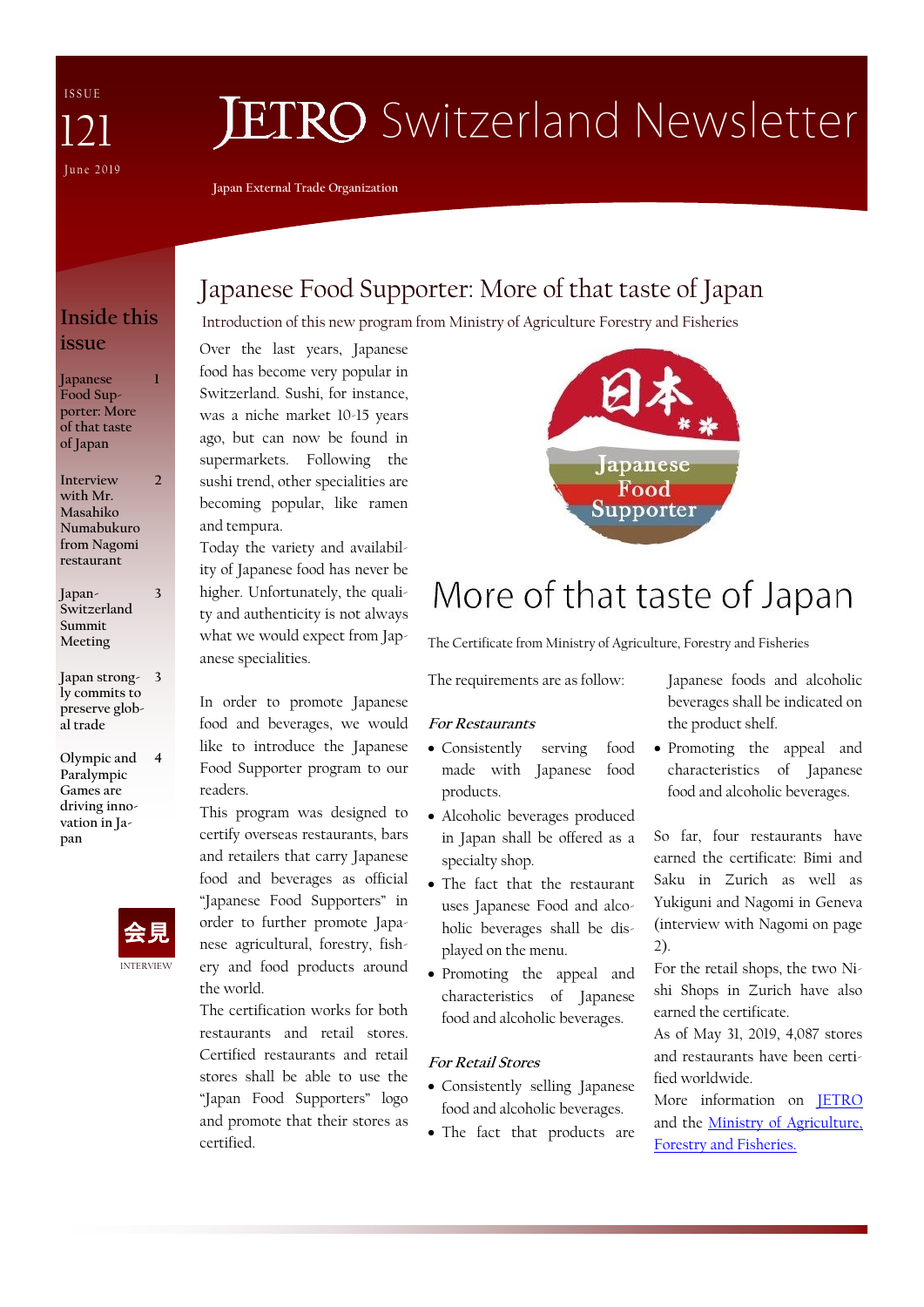### "Every serving is crucial for me"

Interview with Mr. Masahiko Numabukuro from Nagomi restaurant





To better understand why the Japanese Food Supporter certification is important, we met Mr. Masahiko Numabukuro from the restaurant Nagomi in Geneva. He runs one of the oldest Japanese restaurants in Switzerland.

#### **Can you please introduce Nagomi?**

Today, we have three Nagomi restaurants in Geneva. I started with Nagomi-Sushi in 1990. It is certainly one of the oldest authentic Japanese restaurants in town. To guarantee the quality, the restaurant itself is small: 20 people maximum. We do one or two services for lunch and dinner. Later, my son Kenta opened Nagomi-Tempura just near the first restaurant. Kenta is the only Tempura-specialist in Switzerland. Finally, in 2018 we opened Nagomi-san, a Ramen restaurant providing ramenspecialities from Hokkaido.

#### **When did you get the certificate?**

It was in August 2018. We got it through a company located in Dusseldorf. The certificate applies to the three restaurants.

**Have you noticed any difference since you have the certificate?** Not really, to be honest. I don't think that we have more customers since then. This said, some people noticed the sticker on the door and asked what it was.

We will see if it has a positive outcome, with time.

#### **Why it is important to use Japanese products?**  Chef Masahiko Numabukuro's sushi Gastronomy and art

Today, you can find many products that look like Japanese, but are not Japanese at all. Someone that never went to Japan can run a Japaneselike restaurant without using any Japanese products. They might be good, but a customer who wants an authentic Japanese taste could be disappointed.

Nowadays, many people have visited Japan and know how Japanese specialities should taste. My customers are looking for this taste and have high expectations. You know, it this business you do not get a second chance. Therefore every serving is crucial for me.

#### **For which products is it especially important to be Japanese?**



Tempura from Chef Kenta Numabukuro



Certainly, fresh wasabi. Authentic wasabi is fragile, difficult to cultivate and therefore expensive.

(ed. The common wasabi-paste we find everywhere is a substitute made from a local and cheaper root with some green colorant).

Soy sauce and gari are also important to be Japanese, the choice here being limited.

#### **What do you do with products that cannot be imported from Japan?**

In my case, the most obvious challenge is where to find good fish. The fish must be very fresh for sushi and sashimi. Importing frozen fish from Japan is not a suitable option. Therefore, I carefully select my suppliers to be as close as possible to the taste I am looking for.

For instance, I recently started to import Tuna from Croatia, where I found a high quality product containing a lower level of mercury than what we usually find on the market.

They told me that I am their only importer in Switzerland. [Nagomi Restaurant](https://www.restaurant-nagomi.ch/)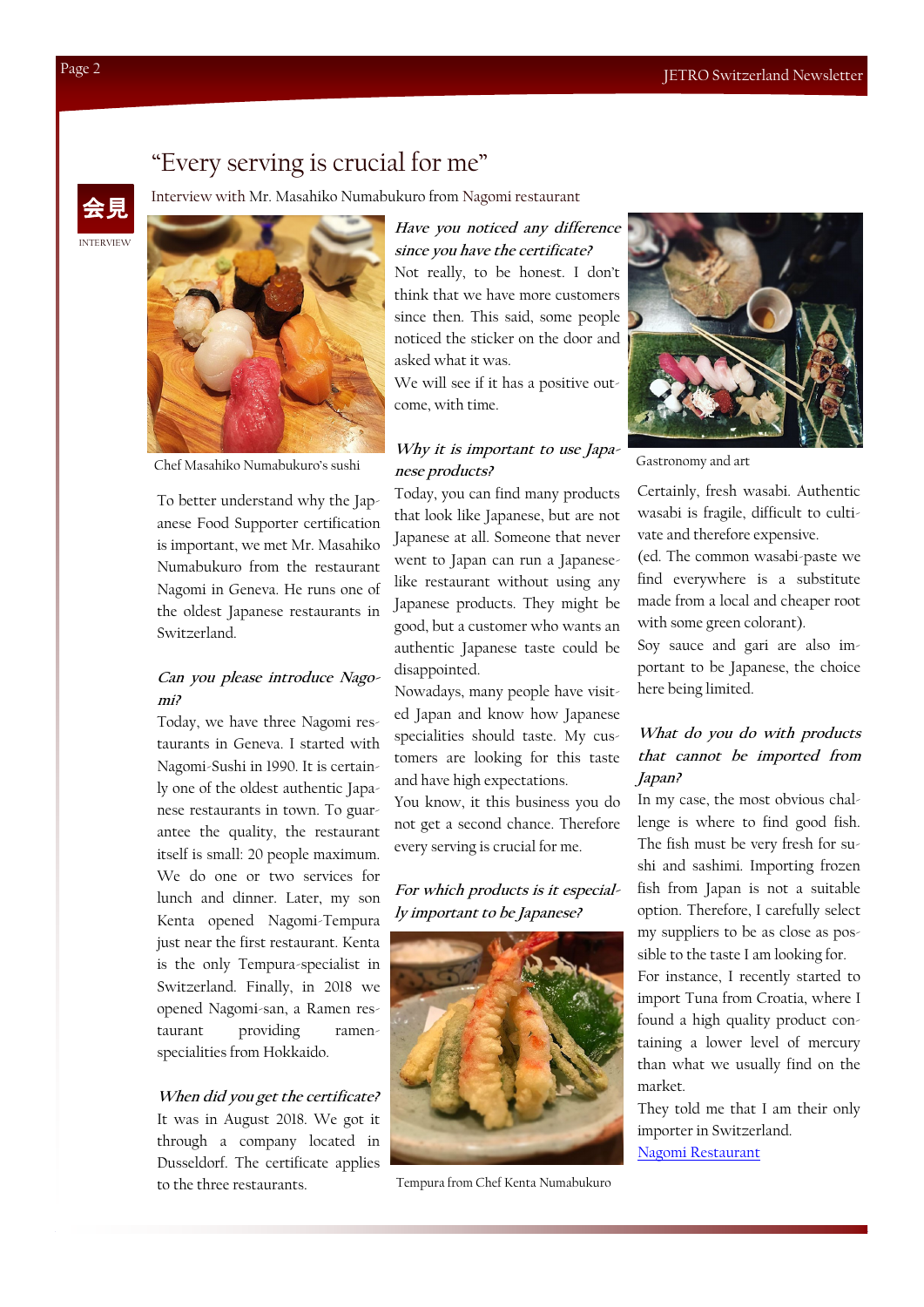## Japan-Switzerland Summit Meeting

On June 10, Prime Minister Abe met President Maurer for a bilateral meeting during the G20 Finance Summit. Both sides agreed on the excellent quality of the relationship between the two countries.

Prime Minister Abe stated that Japan hopes to cooperate with Switzerland on various challenges in the international community, which is an important partner to Japan that shares fundamental values such as freedom, democracy, human rights and the rule of law. In response, expressing his gratitude for the invitation to the G20 Finance Ministers and Central Bank Governors Meeting in Fukuoka, President Maurer stated that G20 Finance Ministers were able to share their views on various issues including the G20 Principles for Quality Infrastructure Investment. Prime Minister Abe requested Swiss cooperation toward the repeal of the restriction measures on products imported from Japan after the Great East Japan Earthquake and the related nuclear incident. Regarding the regional situation

and the Tokyo 2020 Olympic

Games, President Maurer stated that Switzerland offers its utmost support regarding the abductions issue and hoped that many Swiss citizens will take this opportunity to visit Japan, and that this will deepen the bonds between the citizens of both countries.

President Ueli Maurer reiterated Switzerland's willingness to update the successful bilateral Free Trade and Economic Partnership Agreement, which has been in force

for ten years.

ACTIVITY 活動

He also welcomed the important work under the Japanese G20 presidency, which promotes a lifecycle approach to investments and thus long-term, sustainable infrastructures.

Sources:

[Japanese Ministry of Foreign Af](https://www.mofa.go.jp/erp/c_see/ch/page4e_001033.html)[fairs](https://www.mofa.go.jp/erp/c_see/ch/page4e_001033.html) [Swiss Federal Department of For](https://www.eda.admin.ch/countries/japan/en/home/news/news.html/content/countries/japan/en/meta/news/2019/6/maurer_abe)[eign Affairs](https://www.eda.admin.ch/countries/japan/en/home/news/news.html/content/countries/japan/en/meta/news/2019/6/maurer_abe)



Prime Minister Abe welcoming Federal Councillor and President Maurer

## Japan strongly commits to preserve global trade

and fair trade as a priority. Japan 28-29). has been very active regarding bila-Read the opinion brief of Prime teral and regional agreements, but Minister Abe in the <u>Japan Time</u>. also wants to contribute to unlock-Abe set global trade as the first and ral trading system.

Japan has set the promotion of free coming G20 summit in Osaka (June

ing the current blockage in the JETRO is also putting a lot of ener-WTO. Therefore, Prime Minister gy into safeguarding the multilate-

main topic on the agenda of the On April 18, JETRO and the Inter-

national Chamber of Commerce (ICC) cohosted an [international](https://www.jetro.go.jp/en/news/announcement/2019/0d0190dc75f5c7e8.html)  [symposium](https://www.jetro.go.jp/en/news/announcement/2019/0d0190dc75f5c7e8.html) under the theme: "The World Trading System at a Crossroad and WTO Reform for a Sustainable World Economy." WTO reforms, data flows, and sustainability were on the menu.

## 動向

TREND